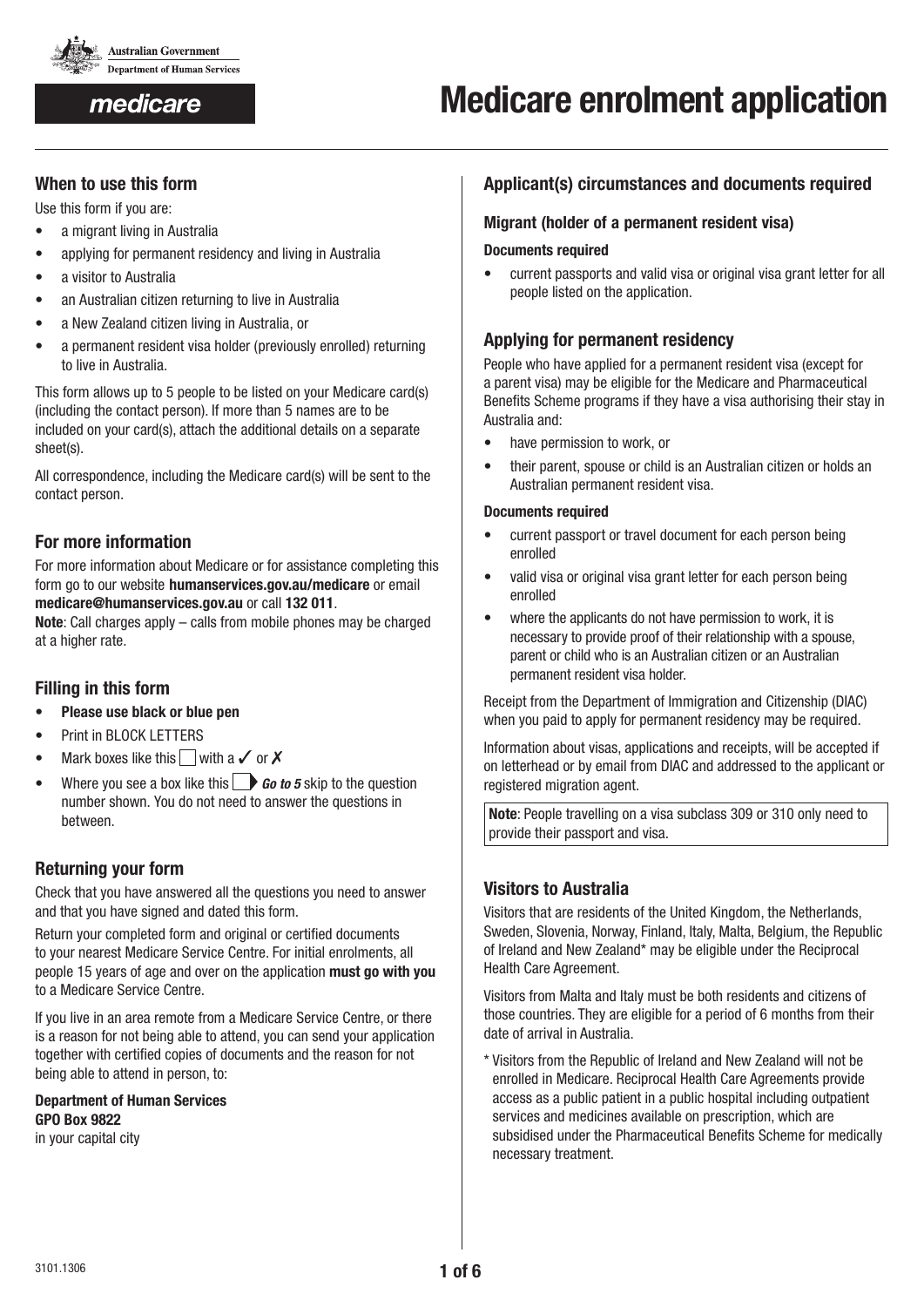#### **Documents required**

• current passport and valid visa for all applicants.

Further documents may be required.

# **Australian citizens that have been living overseas for more than 5 years and are returning to Australia to live**

or

**New Zealand citizens living in Australia**

or

### **Permanent resident visa holders (previously enrolled in Medicare) returning to live in Australia**

#### **Documents required**

- • completed *statutory declaration*
- passports for all people listed on the application
- any 2 residency documents from the list below.

## **Residency documents**

### **Documents from another country**

- sale of property (sale agreement)
- cessation of lease agreement for rental property
- • termination of employment (acceptance of resignation by employer)
- transit document for household goods and or furniture
- closure of bank accounts, and/or
- cancellation of health, property or contents insurance.

#### **Documents from Australia**

- purchase of property agreement and gas or electricity accounts in the same name
- lease agreement for rental of property and gas or electricity accounts in same name
- evidence of employment
- evidence of children at school or university, and/or
- private health insurance in Australia, opening of bank accounts, property or contents insurance.

## **Family or group Medicare cards**

People can choose to be on separate Medicare cards or be included with other people at the same address.

# **Medicare Safety Net**

The Medicare Safety Net helps people with high medical costs. It is available to individuals as well as families. Individuals are automatically registered but families need to register for the Safety **Net** 

For more information about the Medicare Safety Net:

- go to our website humanservices.gov.au/safetynet
- visit your nearest Medicare Service Centre, or call **132 011**. **Note**: Call charges apply – calls from mobile phones may be charged at a higher rate.

# **Bank account details**

To enable us to make payments into your bank account, you will need to provide your bank account details at question 54. These details will be used for future electronic payments, when you claim your Medicare benefit(s).

You must tell the Department of Human Services immediately if you change the account that we send your electronic payments to.

|  | <b>Contact person's details</b> |  |
|--|---------------------------------|--|
|--|---------------------------------|--|

| 1 | Please read this before answering the following questions.                                                                                                                                                   |  |  |  |  |  |
|---|--------------------------------------------------------------------------------------------------------------------------------------------------------------------------------------------------------------|--|--|--|--|--|
|   | As part of this application, the Australian Government<br>Department of Human Services needs a contact person who<br>we can send general information to on behalf of those persons<br>enrolling in Medicare. |  |  |  |  |  |
|   | The contact person can be one of the persons enrolling on this<br>application or a power of attorney, carer, parent arranging card<br>for a child or a government authority.                                 |  |  |  |  |  |
|   | Miss $\vert$ $\vert$<br>Mrs $\vert$ $\vert$<br>$Ms$  <br>Mr l<br><b>Other</b><br>Family name                                                                                                                 |  |  |  |  |  |
|   | First given name                                                                                                                                                                                             |  |  |  |  |  |
|   | Other given name(s)                                                                                                                                                                                          |  |  |  |  |  |
|   | Female I<br>2 Your sex<br>Male $\Box$                                                                                                                                                                        |  |  |  |  |  |
|   | I<br>3 Your date of birth                                                                                                                                                                                    |  |  |  |  |  |
|   | 4 Your permanent address                                                                                                                                                                                     |  |  |  |  |  |
|   |                                                                                                                                                                                                              |  |  |  |  |  |
|   | Postcode<br>Your postal address (if different to above)                                                                                                                                                      |  |  |  |  |  |
|   |                                                                                                                                                                                                              |  |  |  |  |  |
|   |                                                                                                                                                                                                              |  |  |  |  |  |
|   | Postcode                                                                                                                                                                                                     |  |  |  |  |  |
| 5 | Your contact details                                                                                                                                                                                         |  |  |  |  |  |
|   | Home phone number                                                                                                                                                                                            |  |  |  |  |  |
|   | )                                                                                                                                                                                                            |  |  |  |  |  |
|   | Mobile phone number                                                                                                                                                                                          |  |  |  |  |  |
|   |                                                                                                                                                                                                              |  |  |  |  |  |
|   | Daytime phone number                                                                                                                                                                                         |  |  |  |  |  |
|   | )                                                                                                                                                                                                            |  |  |  |  |  |
|   | Email                                                                                                                                                                                                        |  |  |  |  |  |
|   | @                                                                                                                                                                                                            |  |  |  |  |  |
|   |                                                                                                                                                                                                              |  |  |  |  |  |
|   | 6 Will you be listed on the Medicare card as part of this enrolment?                                                                                                                                         |  |  |  |  |  |
|   | $No \Box$<br>Explain why you will not be listed (e.g. power of<br>attorney, carer, parent arranging card for a child or a<br>government authority)                                                           |  |  |  |  |  |
|   |                                                                                                                                                                                                              |  |  |  |  |  |
|   | You will need to attach supporting documentation                                                                                                                                                             |  |  |  |  |  |

 $Yes$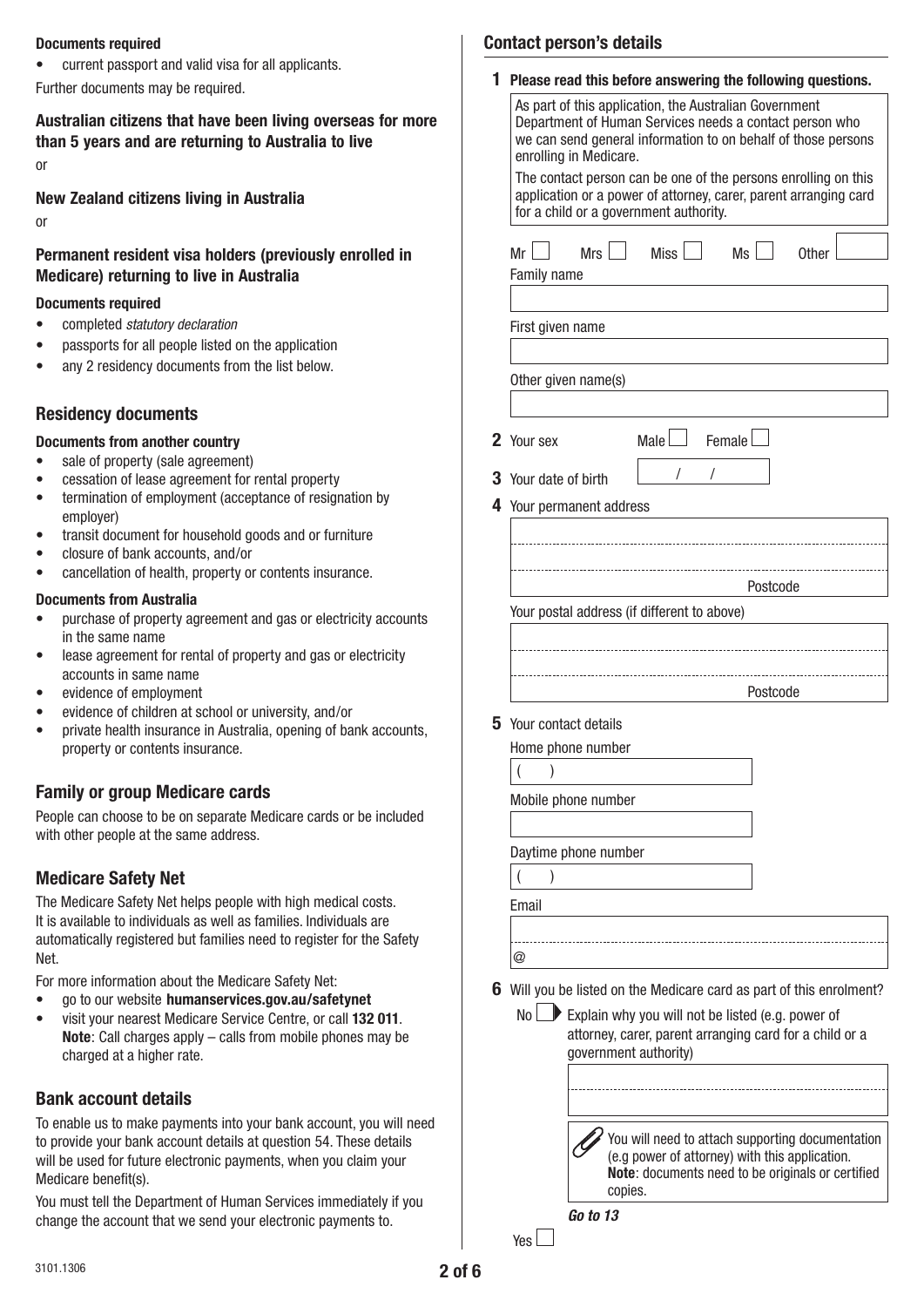|    | 7 Previous Medicare card number (if applicable)                                                                                                                                 |        | <b>Applicant(s) details</b>                                                                                                                                                                    |
|----|---------------------------------------------------------------------------------------------------------------------------------------------------------------------------------|--------|------------------------------------------------------------------------------------------------------------------------------------------------------------------------------------------------|
|    | Ref no.                                                                                                                                                                         |        | It is not necessary to repeat the contact person's information if they<br>are also an applicant.                                                                                               |
|    | 8 Previous name (if applicable)                                                                                                                                                 |        | Person 1                                                                                                                                                                                       |
| 9  | Were you born in Australia?<br>$\bigcup$ Go to 11<br>Yes I                                                                                                                      |        | 15 Mr $\Box$<br>Mrs<br>Miss $\Box$<br>Ms<br><b>Other</b><br>Family name                                                                                                                        |
|    | $\blacksquare$ Reason for entry to Australia (e.g. migrant residing in<br>No l<br>Australia)                                                                                    |        | First given name                                                                                                                                                                               |
|    |                                                                                                                                                                                 |        | Other given name(s                                                                                                                                                                             |
|    | Departure date<br>Entry date                                                                                                                                                    |        |                                                                                                                                                                                                |
|    |                                                                                                                                                                                 |        | 16 Their sex<br>Male<br>Female                                                                                                                                                                 |
|    | 10 Country of residence prior to entering Australia                                                                                                                             |        | 17 Their date of birth<br>18 Previous Medicare card number (if applicable)                                                                                                                     |
| 11 | Please read this before answering the following questions.                                                                                                                      |        | Ref no                                                                                                                                                                                         |
|    | Questions 11 and 12 are optional and will not affect your                                                                                                                       |        | <b>19</b> Previous name (if applicable)                                                                                                                                                        |
|    | application. If you do answer, the information will help us to<br>continue to improve services to Aboriginal, Torres Strait and                                                 |        |                                                                                                                                                                                                |
|    | Australian South Sea Islander peoples.                                                                                                                                          |        | 20 Were they born in Australia?<br>Yes $\rightarrow$ Go to 22                                                                                                                                  |
|    | Australian South Sea Islanders are the descendents of Pacific<br>Islander labourers brought from the Western Pacific in the 19th<br>Century.                                    |        | $\blacksquare$ Reason for entry to Australia (e.g. migrant residing in<br>No L<br>Australia)                                                                                                   |
|    | You can have this information removed from your Medicare<br>records at any time by:                                                                                             |        |                                                                                                                                                                                                |
|    | calling the Aboriginal and Torres Strait Islander Access and<br>Employment line on 1800 556 955.<br>Note: Call charges apply from mobile phones, or                             |        | Departure date<br>Entry date                                                                                                                                                                   |
|    | visiting your nearest Medicare Service Centre.                                                                                                                                  |        | 21 Their country of residence prior to entering Australia                                                                                                                                      |
|    | Are you of Aboriginal or Torres Strait Islander origin?                                                                                                                         |        |                                                                                                                                                                                                |
|    | If you are of both Aboriginal and Torres Strait Islander origin,<br>please tick both 'Yes' boxes.                                                                               |        | 22 Please read this before answering the following questions.                                                                                                                                  |
|    | No                                                                                                                                                                              |        | Questions 22 and 23 are optional and will not affect their<br>application. If they do answer, the information will help us to<br>continue to improve services to Aboriginal, Torres Strait and |
|    | Yes-Aboriginal<br>Yes - Torres Strait Islander                                                                                                                                  |        | Australian South Sea Islander peoples.                                                                                                                                                         |
|    | 12 Are you of Australian South Sea Islander origin?                                                                                                                             |        | Australian South Sea Islanders are the descendents of Pacific<br>Islander labourers brought from the Western Pacific in the 19th<br>Century.                                                   |
|    | No l<br>Yes                                                                                                                                                                     |        | They can have this information removed from their Medicare<br>records at any time by:                                                                                                          |
|    | <b>13</b> Do you need a duplicate Medicare card?<br>A duplicate card is a copy of your Medicare card. If you have<br>more than one person on your Medicare card you may find it |        | calling the Aboriginal and Torres Strait Islander Access and<br>$\bullet$<br>Employment line on 1800 556 955.<br>Note: Call charges apply from mobile phones, or                               |
|    | useful to have a duplicate card.                                                                                                                                                |        | visiting your nearest Medicare Service Centre.                                                                                                                                                 |
|    | No l<br>Yes                                                                                                                                                                     |        | Is this person of Aboriginal or Torres Strait Islander origin?<br>If they are of both Aboriginal and Torres Strait Islander origin,<br>please tick both 'Yes' boxes.                           |
|    | 14 Is another person enrolling as part of this application?                                                                                                                     |        | No                                                                                                                                                                                             |
|    | $\bigcup$ Go to 54<br>No l<br>Yes                                                                                                                                               |        | Yes-Aboriginal                                                                                                                                                                                 |
|    |                                                                                                                                                                                 |        | Yes - Torres Strait Islander                                                                                                                                                                   |
|    |                                                                                                                                                                                 |        | 23 Is this person of Australian South Sea Islander origin?<br>No l<br>Yes                                                                                                                      |
|    |                                                                                                                                                                                 |        | <b>24</b> Does a second person need to enrol?                                                                                                                                                  |
|    |                                                                                                                                                                                 |        | $\bigcup$ Go to 54<br>No l<br>Yes                                                                                                                                                              |
|    | 3101.1306                                                                                                                                                                       | 3 of 6 |                                                                                                                                                                                                |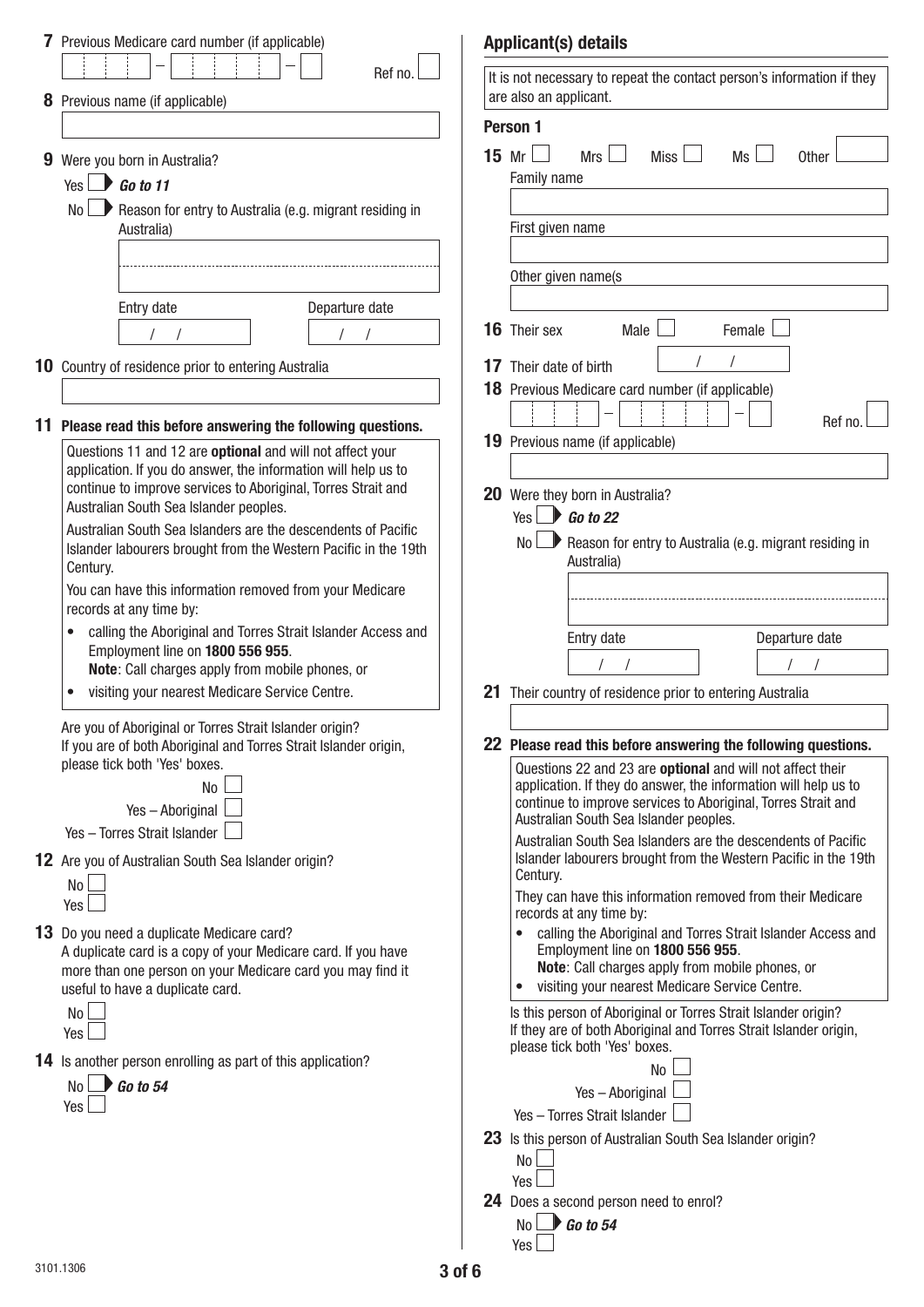|       | <b>Person 2</b>                                                                                                                     |         | Person 3                                                                                                                            |
|-------|-------------------------------------------------------------------------------------------------------------------------------------|---------|-------------------------------------------------------------------------------------------------------------------------------------|
| 25 Mr | Mrs<br>Miss  <br>Ms<br><b>Other</b>                                                                                                 | $35$ Mr | Mrs $\Box$<br>Miss <sup>1</sup><br>Ms<br>Other                                                                                      |
|       | Family name                                                                                                                         |         | Family name                                                                                                                         |
|       |                                                                                                                                     |         |                                                                                                                                     |
|       | First given name                                                                                                                    |         | First given name                                                                                                                    |
|       |                                                                                                                                     |         |                                                                                                                                     |
|       | Other given name(s)                                                                                                                 |         | Other given name(s)                                                                                                                 |
|       |                                                                                                                                     |         |                                                                                                                                     |
|       |                                                                                                                                     |         |                                                                                                                                     |
|       | 26 Their sex<br>Male<br>Female                                                                                                      |         | 36 Their sex<br>Male $\Box$<br>Female                                                                                               |
|       |                                                                                                                                     |         |                                                                                                                                     |
|       | 27 Their date of birth                                                                                                              |         | <b>37</b> Their date of birth                                                                                                       |
|       | 28 Previous Medicare card number (if applicable)                                                                                    |         | 38 Previous Medicare card number (if applicable)                                                                                    |
|       | Ref no.                                                                                                                             |         | Ref no.                                                                                                                             |
|       | <b>29</b> Previous name (if applicable)                                                                                             |         | <b>39</b> Previous name (if applicable)                                                                                             |
|       |                                                                                                                                     |         |                                                                                                                                     |
| 30    | Were they born in Australia?                                                                                                        |         | 40 Were they born in Australia?                                                                                                     |
|       | Yes $\rightarrow$ Go to 32                                                                                                          |         | Yes $\bigcup$ Go to 42                                                                                                              |
|       | $\blacksquare$ Reason for entry to Australia (e.g. migrant residing in<br>No                                                        |         | $No \rightarrow$ Reason for entry to Australia (e.g. migrant residing in                                                            |
|       | Australia)                                                                                                                          |         | Australia)                                                                                                                          |
|       |                                                                                                                                     |         |                                                                                                                                     |
|       |                                                                                                                                     |         |                                                                                                                                     |
|       | Departure date<br>Entry date                                                                                                        |         | Departure date<br>Entry date                                                                                                        |
|       |                                                                                                                                     |         |                                                                                                                                     |
| 31    | Their country of residence prior to entering Australia                                                                              |         | 41 Their country of residence prior to entering Australia                                                                           |
|       |                                                                                                                                     |         |                                                                                                                                     |
|       |                                                                                                                                     |         |                                                                                                                                     |
|       | 32 Please read this before answering the following questions.<br>Questions 22 and 23 are optional and will not affect their         |         | 42 Please read this before answering the following questions.<br>Questions 22 and 23 are optional and will not affect their         |
|       | application. If they do answer, the information will help us to                                                                     |         | application. If they do answer, the information will help us to                                                                     |
|       | continue to improve services to Aboriginal, Torres Strait and                                                                       |         | continue to improve services to Aboriginal, Torres Strait and                                                                       |
|       | Australian South Sea Islander peoples.<br>Australian South Sea Islanders are the descendents of Pacific                             |         | Australian South Sea Islander peoples.<br>Australian South Sea Islanders are the descendents of Pacific                             |
|       | Islander labourers brought from the Western Pacific in the 19th                                                                     |         | Islander labourers brought from the Western Pacific in the 19th                                                                     |
|       | Century.                                                                                                                            |         | Century.                                                                                                                            |
|       | They can have this information removed from their Medicare<br>records at any time by:                                               |         | They can have this information removed from their Medicare<br>records at any time by:                                               |
|       | calling the Aboriginal and Torres Strait Islander Access and                                                                        |         | calling the Aboriginal and Torres Strait Islander Access and                                                                        |
|       | Employment line on 1800 556 955.                                                                                                    |         | Employment line on 1800 556 955.                                                                                                    |
|       | Note: Call charges apply from mobile phones, or<br>visiting your nearest Medicare Service Centre.<br>$\bullet$                      |         | Note: Call charges apply from mobile phones, or<br>visiting your nearest Medicare Service Centre.                                   |
|       |                                                                                                                                     |         |                                                                                                                                     |
|       | Is this person of Aboriginal or Torres Strait Islander origin?<br>If they are of both Aboriginal and Torres Strait Islander origin, |         | Is this person of Aboriginal or Torres Strait Islander origin?<br>If they are of both Aboriginal and Torres Strait Islander origin, |
|       | please tick both 'Yes' boxes.                                                                                                       |         | please tick both 'Yes' boxes.                                                                                                       |
|       | No                                                                                                                                  |         | No                                                                                                                                  |
|       | Yes-Aboriginal                                                                                                                      |         | Yes-Aboriginal                                                                                                                      |
|       | Yes - Torres Strait Islander                                                                                                        |         | Yes - Torres Strait Islander                                                                                                        |
|       | 33 Is this person of Australian South Sea Islander origin?                                                                          |         | 43 Is this person of Australian South Sea Islander origin?                                                                          |
|       | No                                                                                                                                  |         | No l                                                                                                                                |
|       | Yes                                                                                                                                 |         | Yes                                                                                                                                 |
|       | <b>34</b> Does a third person need to enrol?                                                                                        |         | 44 Does a fourth person need to enrol?                                                                                              |
|       | $No \rightarrow Go$ to 54                                                                                                           |         | $No \rightarrow Go$ to 54                                                                                                           |
|       | Yes                                                                                                                                 |         | Yes                                                                                                                                 |
|       |                                                                                                                                     |         |                                                                                                                                     |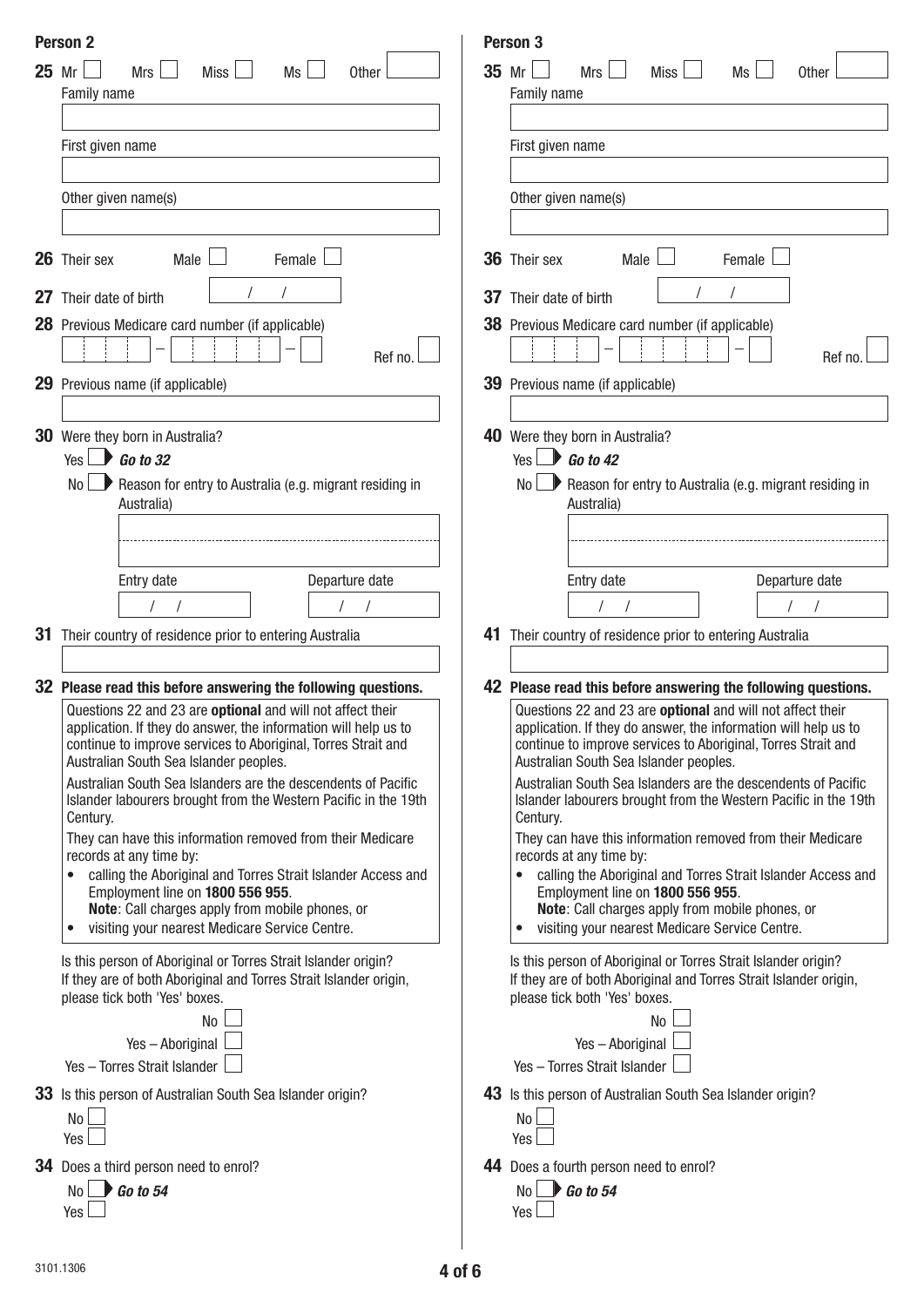|    | Person 4                                                                                                                                                                                       |    | <b>Bank account details</b>                                                                                                                                                          |
|----|------------------------------------------------------------------------------------------------------------------------------------------------------------------------------------------------|----|--------------------------------------------------------------------------------------------------------------------------------------------------------------------------------------|
|    | 45 Mr<br><b>Mrs</b><br>Ms<br>Miss l<br>$\mathcal{L}$<br>$\overline{\phantom{0}}$<br><b>Other</b><br>Family name                                                                                | 54 | Note: Medicare benefits cannot be paid via Electronic Funds<br>Transfer (EFT) if the nominated account has restrictions on EFT<br>deposits, is a credit card or an overseas account. |
|    | First given name                                                                                                                                                                               |    | We cannot record bank account details for children under<br>14 years of age.                                                                                                         |
|    | Other given name(s)                                                                                                                                                                            |    | Do you have an Australian bank account?<br>$No \rightarrow Go$ to 57                                                                                                                 |
|    | 46 Their sex<br>Male L<br>Female                                                                                                                                                               |    | Yes                                                                                                                                                                                  |
| 47 | Their date of birth                                                                                                                                                                            |    | 55 Name of bank, building society or credit union                                                                                                                                    |
|    | 48 Previous Medicare card number (if applicable)                                                                                                                                               |    | Branch where your account is held                                                                                                                                                    |
|    | Ref no.<br>49 Previous name (if applicable)                                                                                                                                                    |    | Branch number (BSB)                                                                                                                                                                  |
|    | 50 Were they born in Australia?                                                                                                                                                                |    | Account number (this may not be your card number)                                                                                                                                    |
|    | Yes $\Box$ Go to 52                                                                                                                                                                            |    |                                                                                                                                                                                      |
|    | Reason for entry to Australia (e.g. migrant residing in<br>No L<br>Australia)                                                                                                                  |    | Account held in the name(s) of                                                                                                                                                       |
|    |                                                                                                                                                                                                |    |                                                                                                                                                                                      |
|    | Departure date<br>Entry date                                                                                                                                                                   |    | Attach a separate sheet with details if additional bank<br>accounts need to be listed.                                                                                               |
|    |                                                                                                                                                                                                |    |                                                                                                                                                                                      |
| 51 | Their country of residence prior to entering Australia                                                                                                                                         |    |                                                                                                                                                                                      |
|    | 52 Please read this before answering the following questions.                                                                                                                                  |    |                                                                                                                                                                                      |
|    | Questions 22 and 23 are optional and will not affect their<br>application. If they do answer, the information will help us to<br>continue to improve services to Aboriginal, Torres Strait and |    |                                                                                                                                                                                      |
|    | Australian South Sea Islander peoples.<br>Australian South Sea Islanders are the descendents of Pacific<br>Islander labourers brought from the Western Pacific in the 19th                     |    |                                                                                                                                                                                      |
|    | Century.<br>They can have this information removed from their Medicare<br>records at any time by:                                                                                              |    |                                                                                                                                                                                      |
|    | calling the Aboriginal and Torres Strait Islander Access and<br>Employment line on 1800 556 955.<br>Note: Call charges apply from mobile phones, or                                            |    |                                                                                                                                                                                      |
|    | visiting your nearest Medicare Service Centre.<br>$\bullet$                                                                                                                                    |    |                                                                                                                                                                                      |
|    | Is this person of Aboriginal or Torres Strait Islander origin?<br>If they are of both Aboriginal and Torres Strait Islander origin,<br>please tick both 'Yes' boxes.                           |    |                                                                                                                                                                                      |
|    | No                                                                                                                                                                                             |    |                                                                                                                                                                                      |
|    | Yes-Aboriginal<br>Yes - Torres Strait Islander                                                                                                                                                 |    |                                                                                                                                                                                      |
|    | 53 Is this person of Australian South Sea Islander origin?<br>No                                                                                                                               |    |                                                                                                                                                                                      |
|    | Yes                                                                                                                                                                                            |    |                                                                                                                                                                                      |
|    | If more than 4 names are to be included on your card,<br>attach a separate sheet(s) with their details including<br>signatures.                                                                |    |                                                                                                                                                                                      |
|    |                                                                                                                                                                                                |    |                                                                                                                                                                                      |